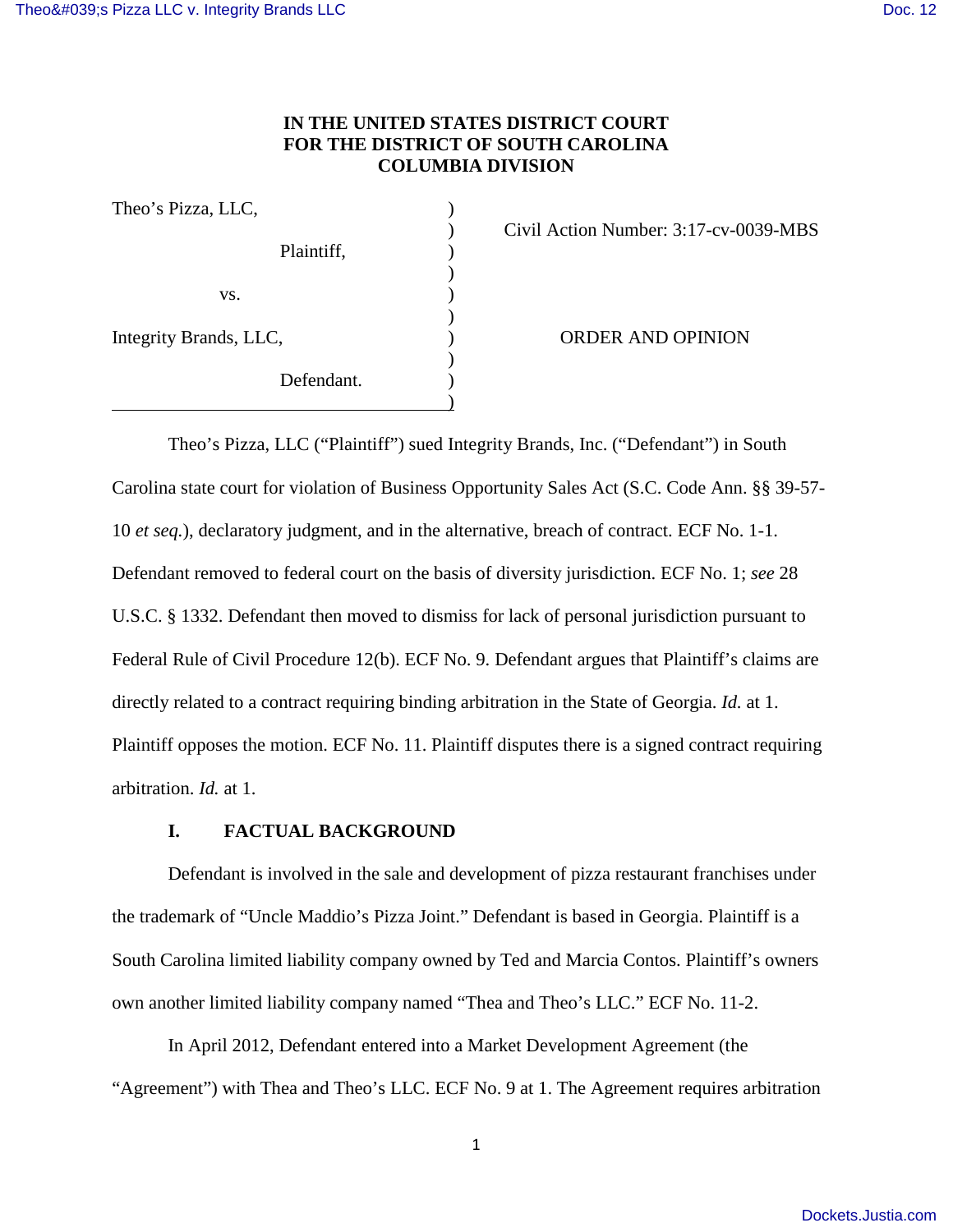for various types of disputes. ECF No. 9-1 at 12. The Agreement is not equivalent to a franchise agreement. The Agreement notes that a separate franchise agreement should be executed prior to opening and operating a restaurant. ECF No. 9-1 at 5. In Spring 2013, Plaintiff began operating as an "Uncle Maddio's Pizza Joint" franchisee but without a signed franchise agreement. ECF No. 1 at ¶ 10. In March 2014, Mr. Contos sent an email to Tony Brewer, who works for Defendant, noting that Defendant brought up signing the franchise agreement on "at least three different occasions" but Mr. Contos stated he "cannot execute any agreement that places us in more financial hardship and very frankly removes any responsibility of [Defendant] by a document that is very one-sided to the benefit of [Defendant]." ECF No. 11-3 at 3. Mr. Contos attached an amended, executed franchise agreement to his email. *Id.* As pertinent here, the proposed, signed franchise agreement eliminated "Section 31: Government Law and Enforcement," which provided the requirement to enter into arbitration. *See* ECF No. 11-3 at 3; ECF No. 9-2 at 39-41. Defendant acknowledges there is no signed franchise agreement. ECF No. 9 at 6.

## **II. ANALYSIS**

 The Federal Arbitration Act ("FAA"), 9 U.S.C. §§ 1 *et seq.*, governs whether a party must submit a dispute to arbitration. The FAA provides that "[a] written provision in  $\dots$  a contract evidencing a transaction involving commerce to settle by arbitration a controversy thereafter arising out of such contract . . . shall be valid, irrevocable, and enforceable, save upon such grounds as exist in law or in equity for the revocation of any contract." 9 U.S.C. § 2. The Fourth Circuit Court of Appeals has stated that to compel arbitration, Defendant must demonstrate (1) the existence of a dispute between the parties; (2) a written agreement that includes an arbitration provision that purports to cover the dispute; (3) the relationship of the

2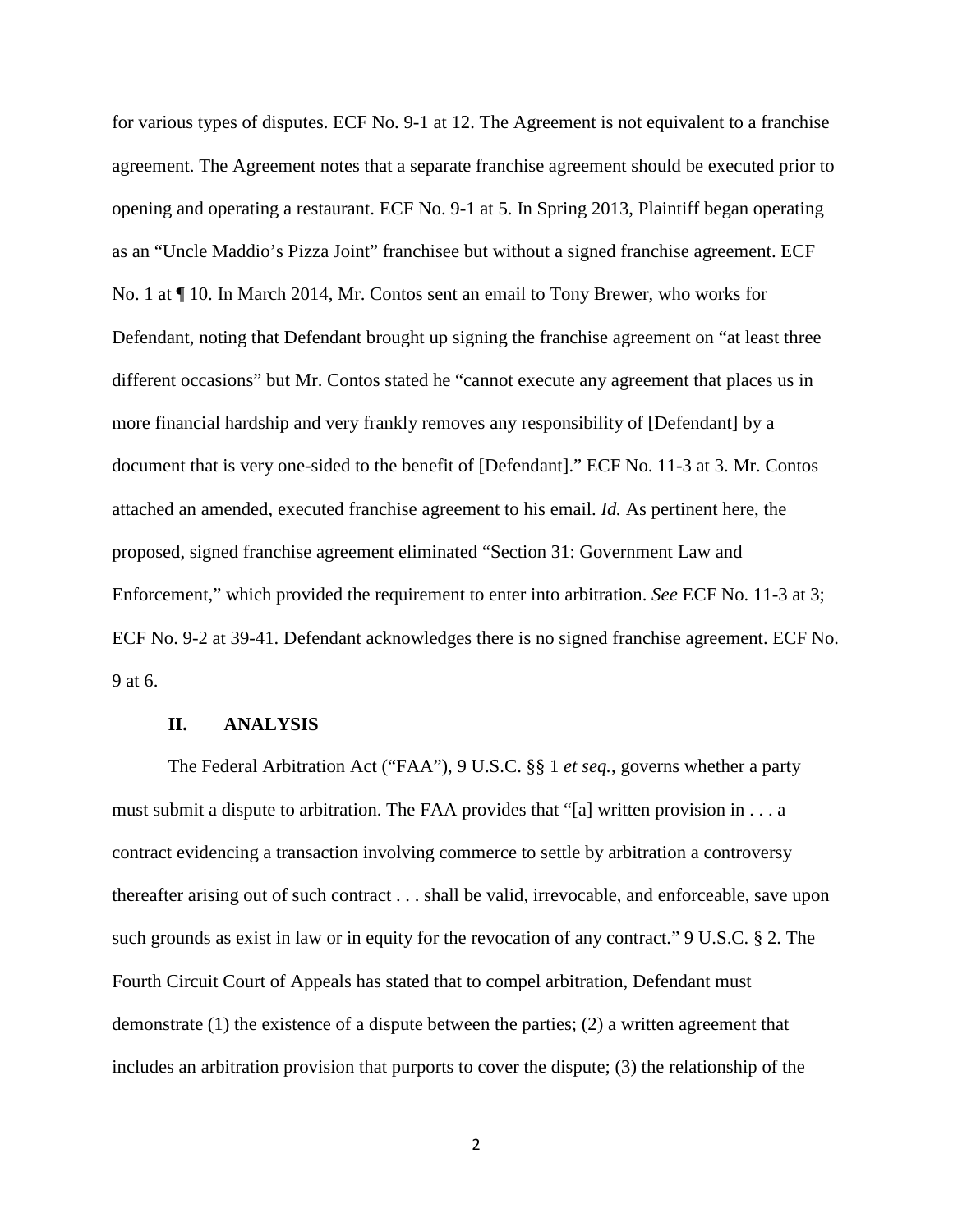transaction, as evidenced by the agreement, to interstate or foreign commerce; and (4) the failure, neglect, or refusal of Plaintiff to arbitrate the dispute. *See Adkins v. Labor Ready, Inc.*, 303 F.3d 496, 500-01 (4th Cir. 2002); *Whiteside v. Teltech Corp.*, 940 F.2d 99, 102 (4th Cir. 1991).

Even though courts view arbitration agreements favorably, an "underlying agreement between the parties to arbitrate" must exist. *Arrants v. Buck*, 130 F.3d 636, 640 (4th Cir. 1997). "[A]rbitration is a matter of contract and a party cannot be required to submit to arbitration any dispute which he has not agreed so to submit." *Howsam v. Dean Witter Reynolds, Inc.*, 537 U.S. 79, 83 (2002). Arbitration agreements are required because parties are agreeing to waive their fundamental right to have a court decide the merits of their disputes. *See First Options of Chi., Inc. v. Kaplan,* 514 U.S. 938, 942 (1995).

A court determines the existence of an agreement by the parties to arbitrate "according to common law principles of contract law." *Arrants*, 130 F.3d at 640. Federal courts sitting in diversity apply state contract law principles when determining whether a valid arbitration agreement exists. *First Options*, 514 U.S. at 944. In South Carolina, the necessary elements for a contract are offer, acceptance, and valuable consideration. *Roberts v. Gaskins*, 486 S.E.2d 771, 773 (S.C. 1997). Contracts may also be implied by conduct. *See Conner v. City of Forest Acres*, 363 S.E.2d 905, 912 (S.C. 2005).

Defendant and Plaintiff provide no evidence that Defendant accepted Plaintiff's offered contract or that Plaintiff accepted Defendant's offered contract. Defendant argues that it is "impossible for Plaintiff to operate a restaurant without the permission of Defendant and Developer." While it may be impossible for Plaintiff to operate without permission of Defendant, that does not signify Plaintiff signed a contract or otherwise agreed to submit disputes to arbitration. The court will not impute an agreement to arbitrate where Plaintiff has not explicitly

3